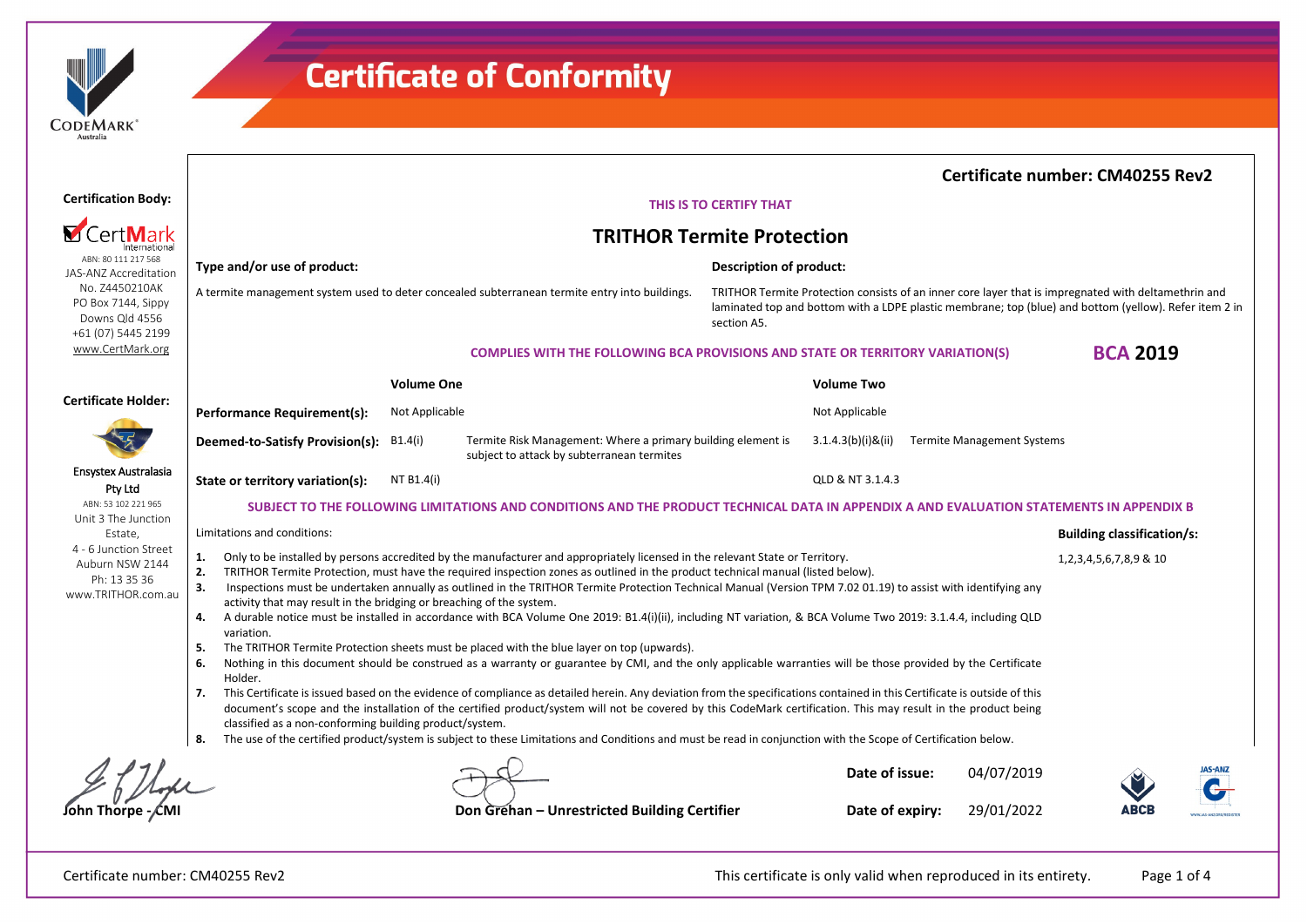

#### Notes:

- i. The installation of any termite management system cannot guarantee 100% protection against infestation by subterranean termites. Thus, the installation of a system does not negate the need for regular competent inspections. Any additions, alterations, or earth works, including gardening adjacent to the building, may render the system ineffective. Such activity should be referred to a licensed installation contractor for appropriate advice and treatment.
- ii. The use of this product as a vapour barrier or damp proof course is outside the scope of this assessment and has not been considered.
- iii. Any additional treatment should be done in accordance with the relevant State or Territory regulations.

Scope of certification: The CodeMark Scheme is a building product certification scheme. The rules of the Scheme are available at the ABCB website www.abcb.gov.au. This Certificate of Conformity is to confirm that the relevant requirements of the Building Code of Australia (BCA) as claimed against have been met. The responsibility for the product performance and its fitness for the intended use remain with the Certificate Holder. The certification is not transferrable to a manufacturer not listed on Appendix A of this certificate.

The NCC defines a Performance Solution as one that complies with the Performance Requirements by means other than a Deemed-to-Satisfy Solution. A Building Solution that relies on a CodeMark Certificate of Conformity that certifies a product against the Performance Requirements cannot be considered as Deemed-to-Satisfy Solution.

This Certificate of Conformity may only relate to a part of a Performance Solution. In these circumstances other evidence of suitability is needed to demonstrate that the relevant Performance Requirements have been met. The relevant provisions of the Governing Requirements in Part A of the NCC will also need to be satisfied.

This Certificate of Conformity is issued based on the evidence of compliance as detailed herein. Any deviation from the specifications contained in this Certificate of Conformity is outside of this document's scope and the installation of the certified product will not be covered by this Certificate of Conformity. This may result in the product being classified as a non-conforming building product.

**Disclaimer:** The Scheme Owner, Scheme Administrator and Scheme Accreditation Body do not make any representations, warranties or guarantees, and accept no legal liability whatsoever arising from or connected to, the accuracy, reliability, currency or completeness of any material contained within this certificate; and the Scheme Owner, Scheme Administrator and Scheme Accreditation Body disclaim to the extent permitted by law, all liability (including negligence) for claims of losses, expenses, damages and costs arising as a result of the use of the product(s) referred to in this certificate.

When using the CodeMark logo in relation to or on the product/system, the Certificate Holder makes a declaration of compliance with the Scope of Certification and confirms that the product is identical to the product certified herein. In issuing this Certificate of Conformity, CertMark International has relied on the experience and expertise of external bodies (laboratories and technical experts).

Nothing in this document should be construed as a warranty or guarantee by CMI, and the only applicable warranties will be those provided by the Certificate Holder.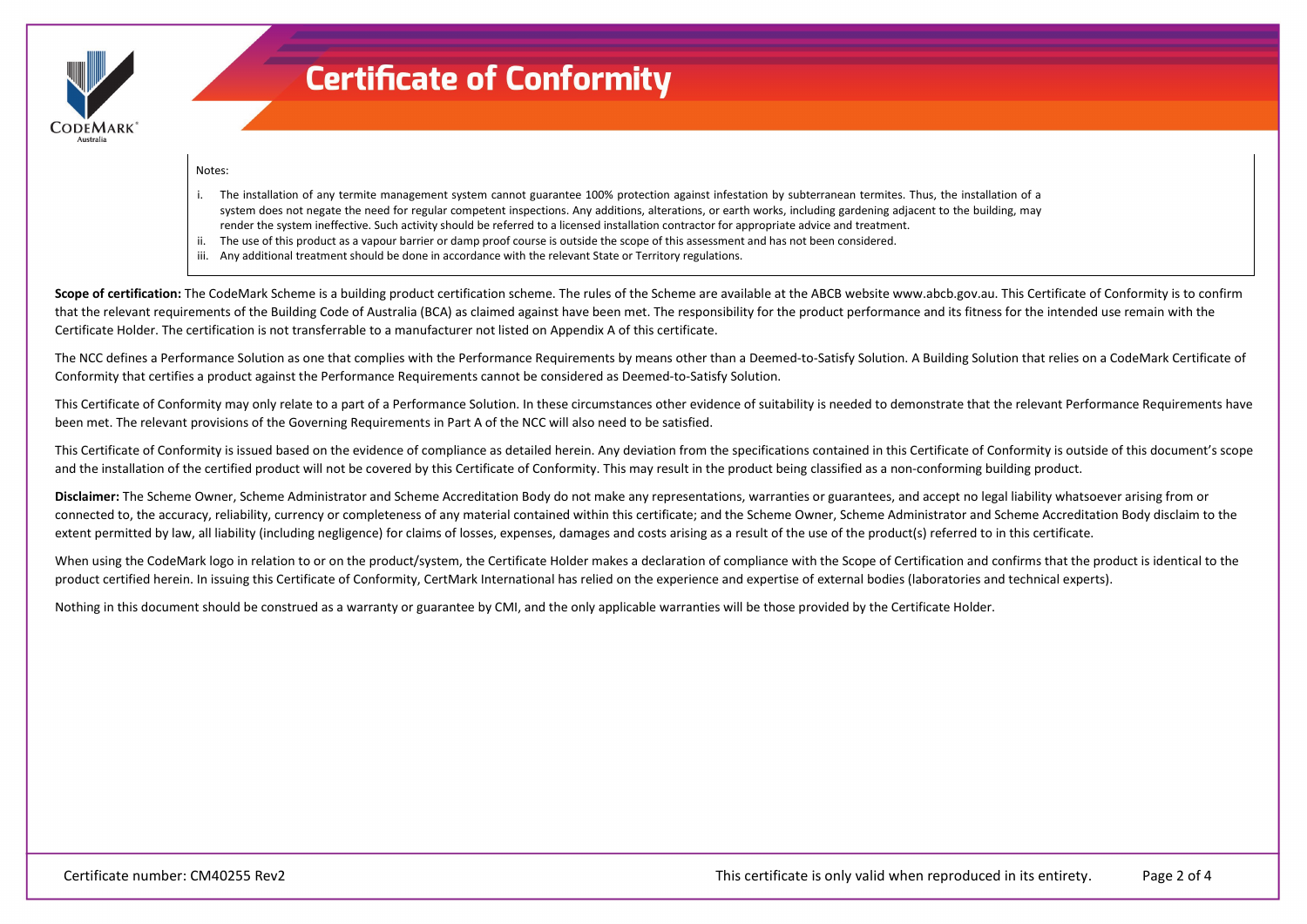

**APPENDIX A – PRODUCT TECHNICAL DATA**

#### **A1 Type and intended use of product**

See type and/or use of product on page 1.

### **A2 Description of product**

See description of product on page 1.

#### **A3 Product specification**

The product specifications are contained within the following manual; Ensystex Australasia Pty Ltd – TRITHOR Termite Protection Technical Manual (Version - TPM 7.02 01.19).

#### **A4 Manufacturer and manufacturing plant(s)**

Ensystex Australasia Pty Ltd. Unit 3, The Junction Estate. 4 - 6 Junction Street, Auburn, Sydney NSW, 2144.

#### **A5 Installation requirements**

- **1.** The TRITHOR Termite Protection system must be installed in accordance with th[e TRITHOR Termite Protection Technical Manual](https://register.certmark.org/certificates/Ensystex/TRITHOR_7_02.pdf) (Version TPM 7.02 01.19).
- **2.** TRITHOR Termite Protection, must have the required inspection zones as outlined in the TRITHOR Termite Protection Technical Manual (Version TPM 7.02 01.19).
- **3.** Service penetrations shall be protected with either TRITHOR Collars or TRITHOR Tubes, as outlined in the TRITHOR Termite Protection Technical Manual (Version TPM 7.02 01.19).
- 4. When used in conjunction with a concrete slab, the slab must be constructed in accordance with the requirements of AS 2870-2011 Residential slabs and footings or AS 3600-2018 Concrete Structures (Amendment No.1 and No.2).

#### **A6 Other relevant technical data**

No other relevant technical data.